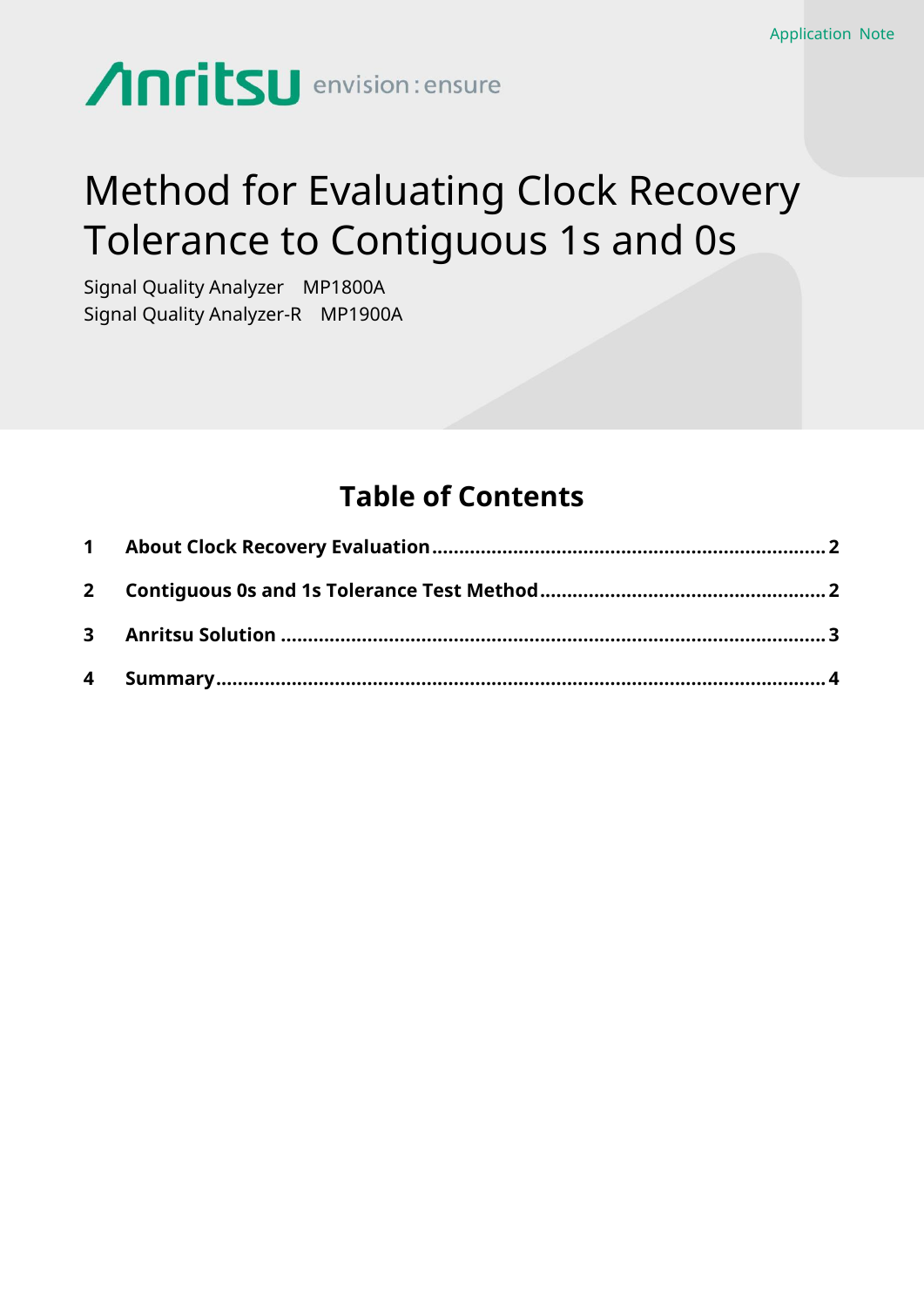### <span id="page-1-0"></span>**1 About Clock Recovery Evaluation**

Recent high-speed digital transmissions are now commonly recovering the clock (Clock Recovery) at the receive side instead of sending both Clock and Data signals. In this type of system, Clock Recovery characteristics are the key to assuring high-quality transmission.

Generally, Clock Recovery is configured using a PLL circuit. At Clock Recovery design using a PLL circuit, the variation of capacitance and resistance elements in the PLL circuit results in variation in the product characteristics. This variation in characteristics can cause RX errors at the downstream ID circuit, possibly resulting in longer times until the entire system operation stabilizes.

As a consequence, it is essential to correctly understand the Clock Recovery characteristics. One typical test item for evaluating Clock Recovery is the test of tolerance to contiguous 1s and 0s.

In high-speed digital signals, a scrambling method is used with signals such as PRBS patterns to maintain a fixed transmitted signal DC Offset, to keep the ratio of 1s and 0s in the transmitted pattern, and to avoid too many contiguous 1s or 0s. An effective way of understanding the product characteristics is to run tests of Rx tolerance to contiguous 1s and 0s in an environment where such contiguous 1s and 0s rarely occur.

#### <span id="page-1-1"></span>**2 Contiguous 0s and 1s Tolerance Test Method**

The SDH transmission standards generally use the CID pattern defined by ITU-T G.957 for testing the Clock Recovery tolerance to contiguous 1s and 0s. As well as having SDH Frame information, the CID pattern also includes 9 bytes of contiguous 1s and 9 bytes of contiguous 0s. Since the pattern is 9 bytes, it is possible to test the tolerance to 72 bits of 1s and 0s.

However, Clock Recovery also uses other high-speed transmissions in addition to SDH and there are evaluations using other methods besides the CID pattern.

PRBS patterns generated by a BERTS are test patterns with high randomness. The pattern period changes according to the PRBS type, such as PBBS 2^7-1, PBBS 2^31-1, etc., and the lengths of contiguous 1s and 0s in the pattern period also change with pattern type. For example, the period of a PBBS 2^7-1 pattern is 2<sup>7</sup>-1 (127) bits and within these 127 bits, there are 7 bits of contiguous 1s and 6 bits of contiguous 0s. The period length of the PBBS 2^31-1 pattern is 2<sup>31</sup>-1 (2147483647 bits) with 31 bits of contiguous 1s and 30 bits of contiguous 0s. In comparing the PBBS 2^7-1 and PBBS 2^31-1 patterns, since the latter pattern has longer runs of contiguous 1s and 0s, it can impose greater stress for Clock Recovery tolerance tests.

If the PRBS period is longer, since the number of bits of contiguous 1s and 0s becomes longer as well, it becomes possible to impose greater stresses. Based on this idea, there are also Clock Recovery tests of tolerance to contiguous 1s and 0s using very long PRBS patterns such as PBBS 2^58-1 and PBBS 2^61-1. However, running these tests requires focus on the reproducibility of the test results.

For example, let's consider evaluation of the Clock Recovery in SERDES using 100GbE. In this case, the bit rate is 25.78125 Gbps, and the period of the PBBS 2^58-1 and PBBS 2^61-1 patterns is shown in the table below.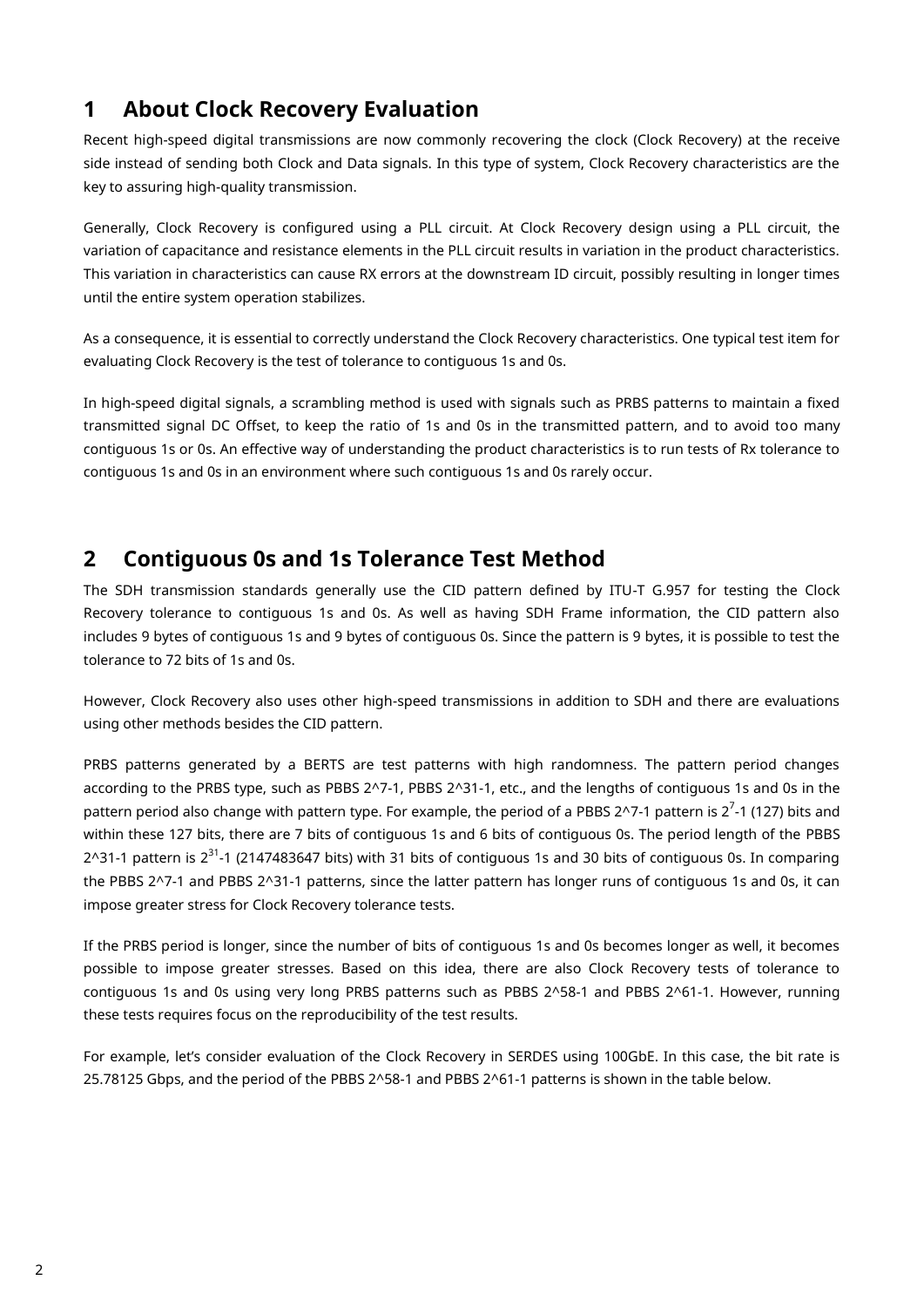| <b>PRBS Type</b> | Period (bit)            | Cycle (Time @ 25 Gbps) |
|------------------|-------------------------|------------------------|
| PBBS 2^58-1      | 288230376151711743 bit  | 129.4 days             |
| PBBS 2^61-1      | 2305843009213693952 bit | 1035.2 days            |

From the above, it is clear that any test using these patterns will require an extremely long time.

### <span id="page-2-0"></span>**3 Anritsu Solution**

The Signal Quality Analyzer MP1800A / Signal Quality Analyzer-R MP1900A have a Zero Substitution pattern function in which the PRBS pattern is changed for testing the tolerance of Clock Recovery to contiguous 1s and 0s.

| [1:3:1] 28G/32G PPG<br>Data1                          |                                                        |
|-------------------------------------------------------|--------------------------------------------------------|
| Pattern   Error Addition   Pre-Code   Misc1<br>Output | Misc2                                                  |
| <b>Test Pattern</b><br>ZeroSubstitution               | $\blacktriangleright$ -Logic-POS $\blacktriangleright$ |
| $2^x 23 - 1$ $\bullet$<br>bits<br>Length              | Loading                                                |
| ZeroSubstitution Length   1                           | Additional Bit<br>$\div$ bits                          |
|                                                       |                                                        |

The MP1800A / MP1900A Zero Substitution pattern function can select any pattern equivalent to PBBS 2^7-1 to 2^23-1 while having the same basic pattern as PRBS. However, with Zero Substitution, the last bit of the part with the longest contiguous 0s substitutes 0 for 1, increasing the length of the contiguous 0s, which is what differentiates this method from PRBS. Increasing and decreasing the Zero Substitution Length setting in the above figure can be used to change the length of the contiguous 0s in the pattern.

For example, the following figures show the pattern when the Zero Substitution Length is set to 1 bit for a Zero Substitution of 2^7-1. In a PBBS 2^7-1 pattern, there are 7 bits of contiguous 1s (at left side of blue highlight in following diagram) followed by 6 bits of contiguous 0s (blue highlight in following diagram). However, in this example with the Zero Substitution Length set to 1 bit, the 6 bits of contiguous 0s of the PBBS 2^7-1 pattern are increased by 1 bit (black square on blue highlight in following figure) to 7 bits.

|                                                                                                                                                                                              | 0                                                                                                                                                                                                                                            | 31 |
|----------------------------------------------------------------------------------------------------------------------------------------------------------------------------------------------|----------------------------------------------------------------------------------------------------------------------------------------------------------------------------------------------------------------------------------------------|----|
| 00000000<br>00000032<br>00000064<br>00000096<br>00000128<br>00000160<br>00000192<br>00000224<br>00000256<br>00000288<br>00000320<br>00000352<br>00000384<br>00000416<br>00000448<br>00000480 | 000000000100001100001010001<br>n<br>-0<br>n<br>n<br>n 1<br>n<br>n<br>n<br>п<br>п<br>п<br>п<br>1 n<br>0<br>1 <sub>0</sub><br>0<br>0<br>n<br>n<br>0<br>0<br>0<br>0<br>0<br>-1.<br>0<br>n<br>-1<br>л.<br>n<br>-1<br>-1-<br>-1<br>-1<br>-1<br>-1 |    |
|                                                                                                                                                                                              |                                                                                                                                                                                                                                              |    |

Lengthening the Zero Substitution Length increases the length of the contiguous 0s in the Zero Substitution pattern in 1-bit steps to impose stronger stress at the Clock recovery tolerance test.

The following shows an example of the Zero Substitution pattern when the Zero Substitution Length is set to 58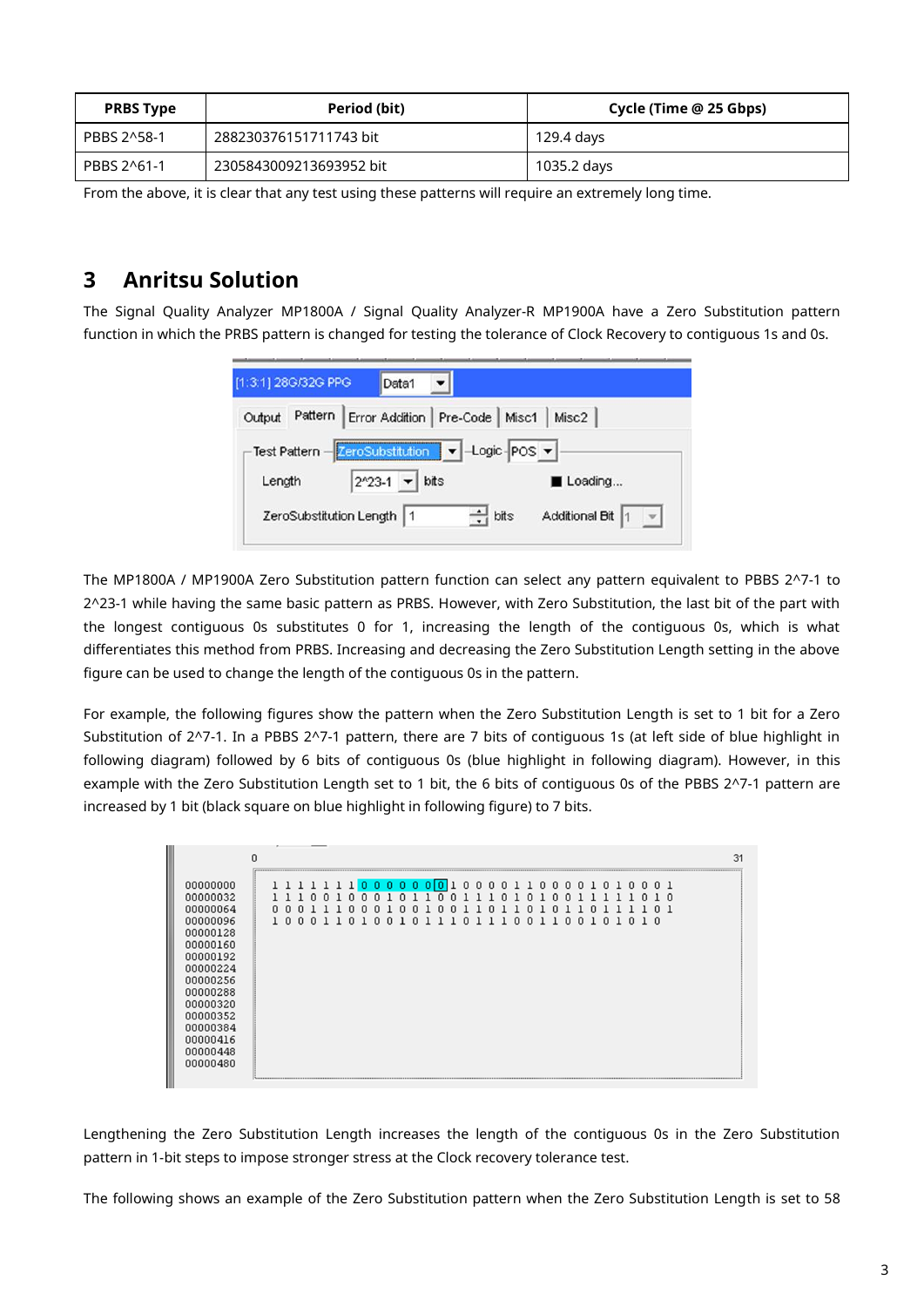bits. The 2<sup>7</sup>-1 Zero Substitution is the same as PBBS 2^7-1 with the original 6 bits of contiguous 0s, but the Zero Substitution Length setting substitutes 58 bits of contiguous 0s, giving a total of 6 + 58 contiguous 0s (blue highlight) in this example.

|                                                                                                                                                                                              | 0 |   |   |   |  |    |   |   |   |   |   |   |   |          |    |   |        |    |   |   |    |   |    |   |                |  |  | 31 |
|----------------------------------------------------------------------------------------------------------------------------------------------------------------------------------------------|---|---|---|---|--|----|---|---|---|---|---|---|---|----------|----|---|--------|----|---|---|----|---|----|---|----------------|--|--|----|
| 00000000<br>00000032<br>00000064<br>00000096<br>00000128<br>00000160<br>00000192<br>00000224<br>00000256<br>00000288<br>00000320<br>00000352<br>00000384<br>00000416<br>00000448<br>00000480 |   | n | o | ш |  | '' | n | n | n | n | n | n | n | n<br>-1. | -1 | 0 | n<br>0 | -1 | 0 | n | л. | n | -1 | n | 1 <sub>0</sub> |  |  |    |

If a pattern with higher randomness than PBBS 2^7-1 is required, it is possible to select 2 $^{23}$ -1 Zero Substitution equivalent to PBBS 2^23-1 to lengthen the Zero Substitution Length. The pattern length is equivalent to PBBS 2^23-1 and is generated at the previously described 25.78125 Gbps, but since the length of one period is 0.3 ms ((2<sup>23</sup> - 1 bit)/25.78125 Gbps), the test can be run in a realistically practical time compared to tests using PBBS 2^58-1 and PBBS 2^61-1. In addition, inverting the pattern polarity also supports testing the Clock Recovery Rx tolerance to contiguous 1s instead of contiguous 0s.

#### <span id="page-3-0"></span>**4 Summary**

This article explains how to use the Zero Substitution Pattern function to test the Rx tolerance of Clock Recovery to contiguous 1s and 0s in a realistically practical time.

Anritsu is continuing to develop new solutions supporting customers' future test and verification needs.